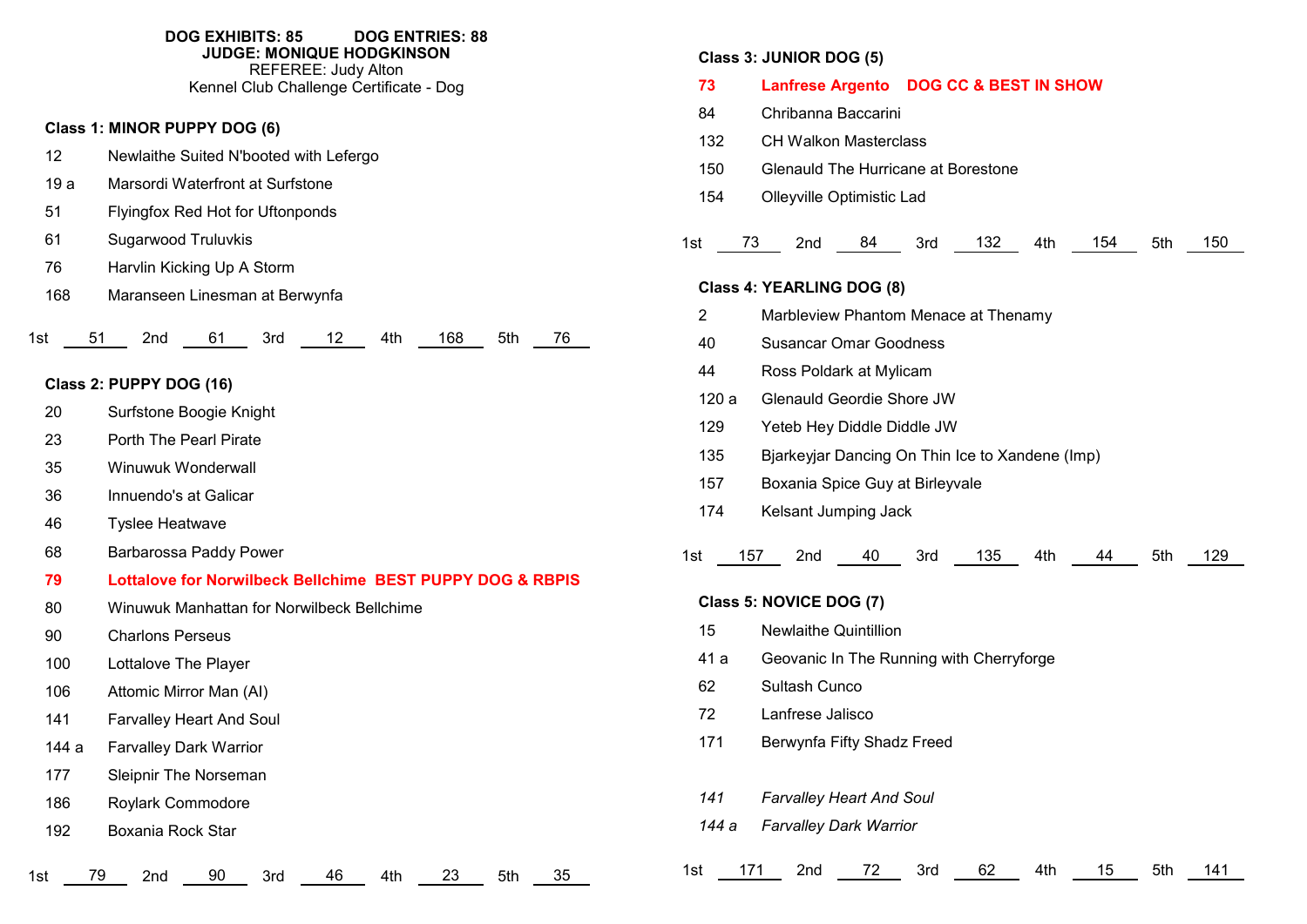### **Class 6: DEBUTANTE DOG (2)**

1st 156 2nd 174 3rd 4th 5th 1st 33 2nd 166 3rd 104 4th 5th 1st 109 2nd 6 3rd 138 4th 29 5th 105 Daervlish Ordinary Love at Birleyvale *Kelsant Jumping Jack* **Class 7: GRADUATE DOG (4)** 8 a Newlaithe Diddle On ShCM Winuwuk In The Name Of Lust (AI) Olleyville James Dean at Whirlobox Berwynfa Byhook Or Bycrook **Class 8: POST GRADUATE DOG (11)** Newlaithe Wheels On Fire Galicar Investigating with Limubox JW Bricliff Prince Charming Farvalley Shoshone via Sonshoby Charlons First Time with Maromad JW Sashbob Le Sorcerer JW Britesparke Douglas Buglas Rameleon Nights In Harlem Idleforde Cracker Jack Manic Keep It Real for Enesha Altan's Artisan Made for Jayal (Imp)

### **Class 9: LIMIT DOG (15)**

| 5          | Newlaithe Bug On JW ShCM                                      |  |  |  |  |  |  |
|------------|---------------------------------------------------------------|--|--|--|--|--|--|
| 11         | Newlaithe The Fugitive ShCM                                   |  |  |  |  |  |  |
| 16a        | Surfstone No Nonsense ShCM                                    |  |  |  |  |  |  |
| 26         | Jimmy Choo at Jinnybrux                                       |  |  |  |  |  |  |
| 30         | Winuwuk Danny Mac                                             |  |  |  |  |  |  |
| 38         | <b>Susancar Ray Zarbett</b>                                   |  |  |  |  |  |  |
| 47         | <b>Manic Heartbreaker</b>                                     |  |  |  |  |  |  |
| 66         | Barbarossa Bugsy Malone                                       |  |  |  |  |  |  |
| 95         | <b>Casemates Gandalf</b>                                      |  |  |  |  |  |  |
| 103        | Olleyville Stanley Man at Whirlobox                           |  |  |  |  |  |  |
| 116 a      | Stellvana One Direction to Caljan                             |  |  |  |  |  |  |
| 118 a      | Glenauld Valegro JW                                           |  |  |  |  |  |  |
| 125        | Wildax Lookin Good at McArmadale                              |  |  |  |  |  |  |
| 142        | <b>Farvalley Dark Knight</b>                                  |  |  |  |  |  |  |
| 184        | Berwynfa Toy Story                                            |  |  |  |  |  |  |
| 1st<br>125 | 95<br>66<br>2 <sub>nd</sub><br>3rd<br>30<br>4th<br>5th<br>184 |  |  |  |  |  |  |
|            | <b>Class 10: OPEN DOG (8)</b>                                 |  |  |  |  |  |  |
| 28         | CH Galicar Mac Steamy at Limubox                              |  |  |  |  |  |  |
| 49         | Maranseen Review N'Respect for Uftonponds                     |  |  |  |  |  |  |
| 54         | CH Winuwuk Kiss Tag with Sulez                                |  |  |  |  |  |  |
| 69         | <b>CH Lanfrese Ocolardo</b>                                   |  |  |  |  |  |  |
| 94         | <b>CH Casemates Dumbledore JW</b>                             |  |  |  |  |  |  |
| 131        | CH Walkon Big Star JW RESERVE DOG CC & RESERVE BIS            |  |  |  |  |  |  |

- CH Olleyville Otherston Lad
- CH Roylark Commander In Chief JW

1st 131 2nd 153 3rd 54 4th 69 5th 28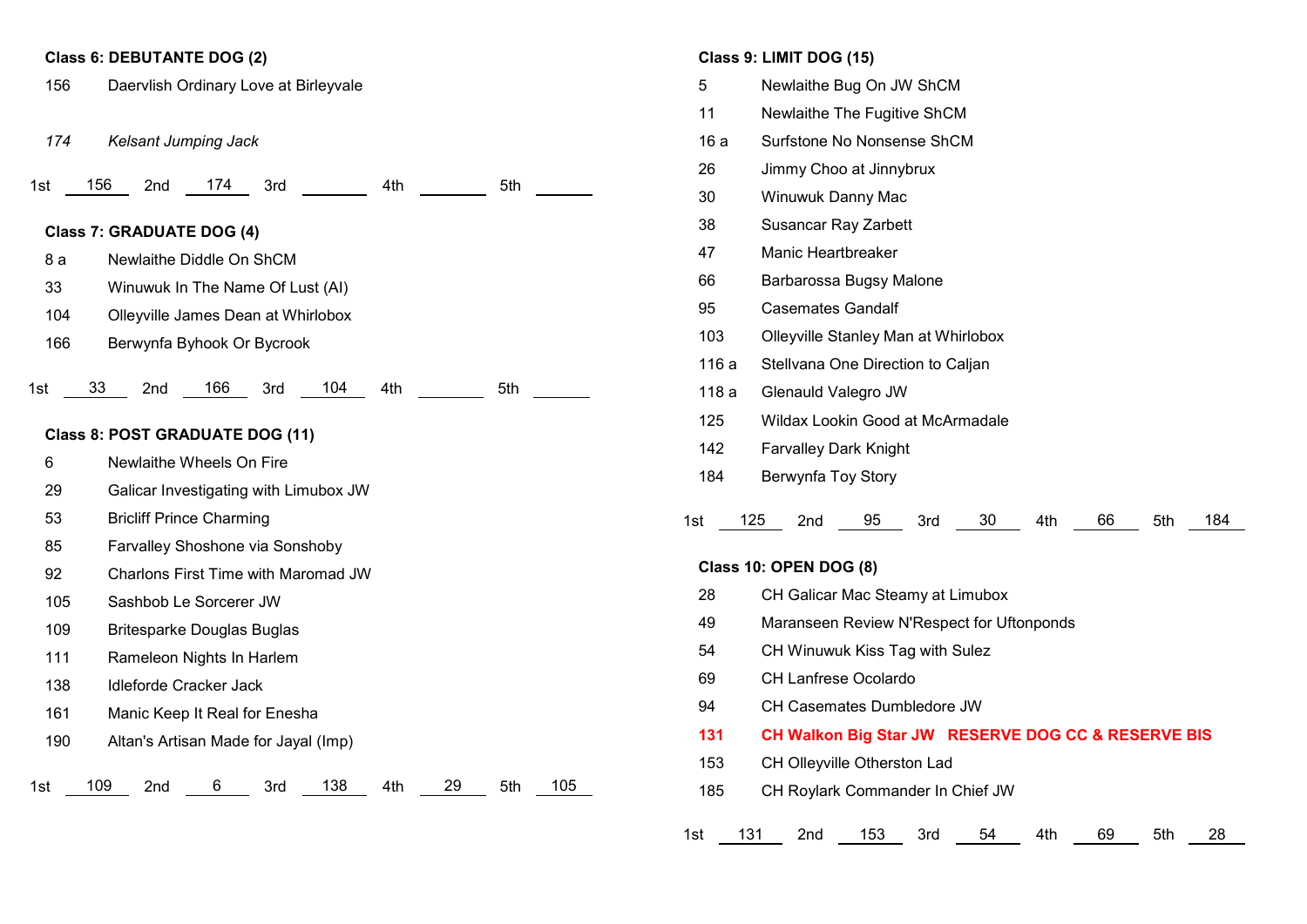## **Class 11: VETERAN DOG (6)**

1st 2nd 3rd 4th 5th Macwatt He's Charming CH Daervlish All Because Of You JW CH Kevanor Federer JW Casemates Calling Card Tigalian Hey Dude Newlaithe Trojan for Treju

> **BITCH EXHIBITS: 97 BITCH ENTRIES: 99 JUDGE: ANN BEE** REFEREE: Judy Alton Kennel Club Challenge Certificate - Bitch

## **Class 12: MINOR PUPPY BITCH (9)**

- Carkennar Gimme Shelter
- Flyingfox Flyinghigh for Uftonponds
- Maranseen Seduction at Sulez
- Sugarwood Maleficent
- Casemates Cruz
- **Maranseen Sparkle at Walkon BEST PUPPY BITCH & BPIS**

1st 134 2nd 56 3rd 159 4th 1 5th 52

- Carkennar Shine A Light on Longsdale
- 167 a Betcha By Gollywow at Berwynfa
- Kelsant Ruby Rocket

### **Class 13: PUPPY BITCH (13)**

- Ab Fab at Koppernox
- 42 a Cherryforge Counting Stars
- 43 a Cherryforge Starlight
- Barbarossa Pixie Dust
- Kevanor Hot Gossip
- Charlons Astute
- Lottalove Strip Polka at Boese
- Danlow Tutti Fruiti
- Glenauld Pollyanna
- Farvalley Picture Perfect
- Longsdale's Heart Of Gold
- Boxsanuk Beau
- Sleipnir Shadow Maiden

| 1st | 17 O | 2 <sub>nd</sub> | 145 | 3rd |  |  |  | 5th | 158 |
|-----|------|-----------------|-----|-----|--|--|--|-----|-----|
|-----|------|-----------------|-----|-----|--|--|--|-----|-----|

### **Class 14: JUNIOR BITCH (9)**

- Newlaithe Just Meghan
- 21 a Seltap Stud
- 57 a Zaluxa Follow That Dream
- 64 a Rizzlebox Smoking Hot Stuff
- Norwilbeck Bellchime By Chance
- Daervlish Elevation
- Walkon Upper Class
- Gollybox Magix And Mayhem at Danlow
- Newlaithe Purelardo

| - 15. |  | 'na |  | <br>. . |  | 14 L |  | E+h | 472 |
|-------|--|-----|--|---------|--|------|--|-----|-----|
|-------|--|-----|--|---------|--|------|--|-----|-----|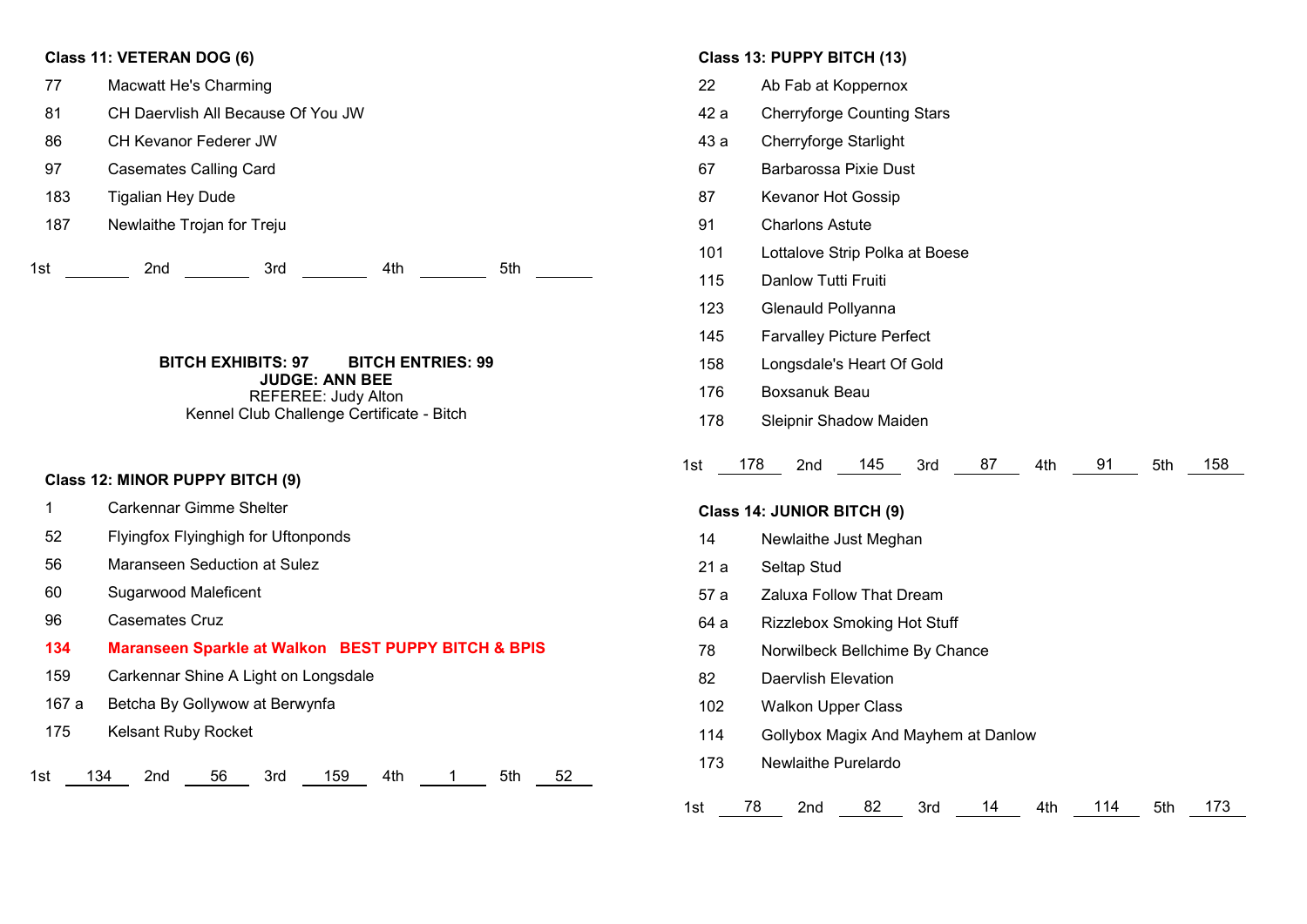## **Class 15: YEARLING BITCH (10)**

- 34 Winuwuk Looking For Love (AI)
- 39 Susancar Blaise A'trail
- 75 Harvlin Magic Mystery
- 83 Chribanna Amethyst Shower
- 110 a Britesparke Glenda Spender
- 121 a CH Vandenrob Tisoni at Glenauld
- 130 Yeteb Little Miss Muffet JW
- 147 Shake Maker into Boxadore
- 149 w Borestone Take Me To Church
- 179 Loraimie Away Wi The Fairies

#### 1st 34 2nd 130 3rd 39 4th 83 5th 75

# **Class 16: NOVICE BITCH (7)**

- 10 Newlaithe Pureoco
- 25 Jackintabox Just Amazing by Jinnybrux
- 126 Redmol Strike A Pose at Mcarmadale
- 139 Idleforde Chilli Morning
- 164 a Applewest Black Magic
- 172 Berwynfa Oh La La
- *102 Walkon Upper Class*

| 126 3rd<br>172 4th 139 5th 25<br>$\overline{10}$<br>2nd<br>1st l |  |
|------------------------------------------------------------------|--|
|------------------------------------------------------------------|--|

#### **Class 17: DEBUTANTE BITCH (3)**

- 117 a Caljan Naughty Sort
- 124 a Alexval Dance In Moonlight
- *173 Newlaithe Purelardo*

| ا ت |  | .<br>rna<br>---- | $3 - -$<br>$\sim$ $\sim$ |  | .<br>__ |
|-----|--|------------------|--------------------------|--|---------|
|-----|--|------------------|--------------------------|--|---------|

### **Class 18: GRADUATE BITCH (10)**

- 3 Lullmire Rebel Rebel at Kalunika
- 7 a Lanfrese Suits Newlaithe
- 24 Jetboom Juicy Gossip about Jinnybrux (Imp)
- 55 a Sulez Scrumptious
- 59 Winuwuk Whole Lotta Love at Sugarwood (AI)
- 89 Winuwuk Justify My Love at Charlons (AI)
- 122 a Vandenrob Vanessa via Glenauld
- 146 Ewnybox The Special One for Boxadore
- 151 a On Fire by Newlaithe
- 191 Boxania Midnight Spice

|  | 1st | 191 | 2nd |  | 3rd |  |  |  | 5th | 146 |
|--|-----|-----|-----|--|-----|--|--|--|-----|-----|
|--|-----|-----|-----|--|-----|--|--|--|-----|-----|